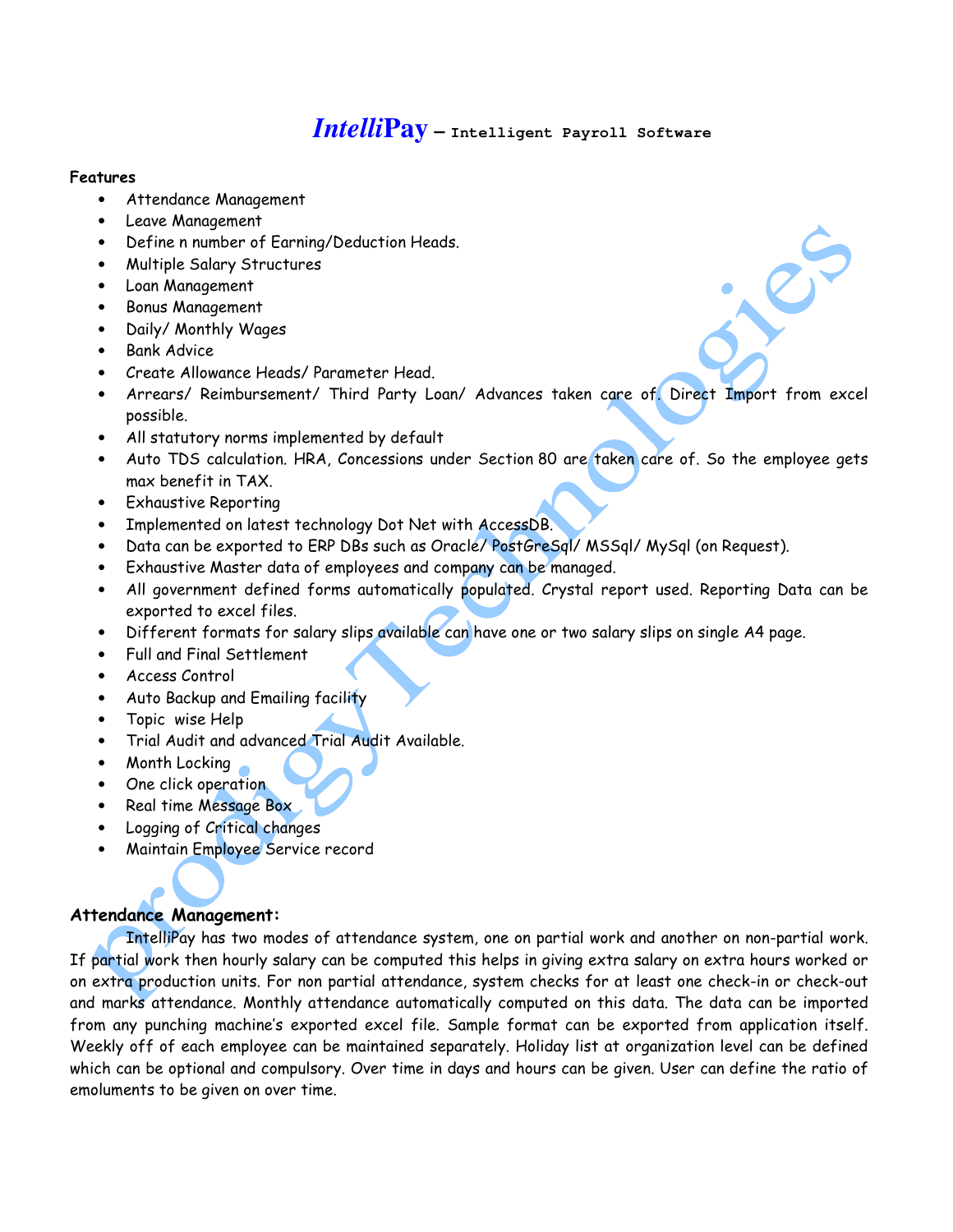#### Leave Management:

 In IntelliPay one can define different leave types. These leave types can be paid or unpaid. If paid then can be encashed or carry forwarded to next year. Separate leave account for different leave types for each employee maintained. The leave tracker of an employee can be viewed to get all the details of his leave.

## Define Earning/Deduction Heads (ED heads)

 One can define 'n' number of heads under earnings or deductions. Each head can be defined in five different ways viz. Slab, %Basic, Formula, Manual, Least of the group. One can device complex formulae which can also be reused.

## Salary Structure

 'N' number of salary structures can be defined. A salary structure can have n number of ED heads under it and one ED head can be under multiple salary structures this gives user power of reusability. A salary structure is then associated with an Employee Class, employees belonging to this class will automatically get the linked salary structure. One Salary structure can be associated with one or many Employee class but not vice-versa. Hence Change in a salary structure affects all employees in the class, this reduces significant time.

In a special case scenario an employee can be given additional ED heads also.

## Loan Management

 Loan can be given to an employee if he satisfies certain conditions. These conditions are min service period, Max loan amount (in Multiple of basic salary), Max no of EMIs, Max EMI amount (in % of basic salary), Min Interest rate (monthly). The computation table is automatically calculated and once the loan is approved then the EMI is auto deducted from the salary.

#### Bonus Management

 Bonuses can be configured at company level and can be given to all or selected employees. Month's Bonus can be selectively discarded for an employee. Bonus calculated during full and final settlement. Bonus applicability and bonus payout is totally controllable. Statutory bonus can be configured. Bonus statement as well as reports can be generated.

#### Daily/ Monthly Wages

An Employee can be created working on daily/ monthly wages. For daily waged employee single day's salary is given system will calculate salary on total worked days multiplied by day's salary. Separate daily waged employee report available.

# Bank Advice

 Employee salary can be deposited in their bank accounts. For this separate bank advises can be generated for each bank with details of employee name, month and year, bank account name, amount to be deposited.

# Create Allowance Heads/ Parameter Head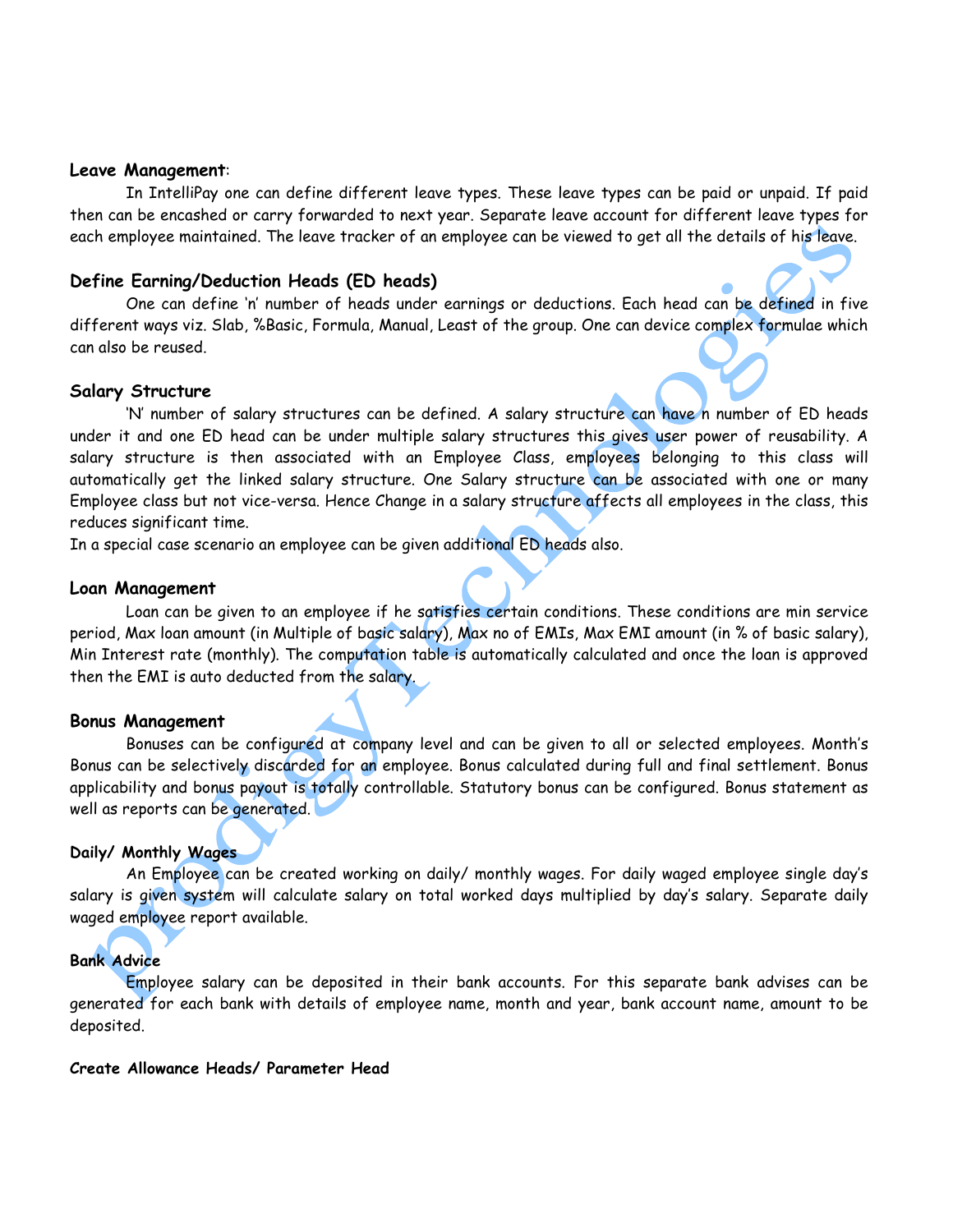Parameters are pre-defined in the system but in rare case user feels of defining a separate parameter for defining ED heads then he can define a parameter head at company level value of which can be defined at employee level, so every employee has different values for the same parameter.

For Ex say Overtime rate is different for all employees, we configure a parameter as Hourly Overtime Rate – HO.

employee ABC has the rate as Rs 50/ hr and for XYZ the value is Rs 55/ hr.

The parameter/ operand HO can be used in formula to calculate OT.

Formula: OH\*HO (Overtime Hours\* Hourly Overtime Rate).

As this is used majorly in defining allowances hence also called as Allowance Heads.

# Arrears/ Reimbursement/ Third Party Loan/ Advances

 Arrears and recurring arrears can be configured which are taxable. Third party loan or third party premium payment such as LIC payment can be configured as recurring arrears. Arrears are of two types to be paid and to be taken back. Other non-fixed heads such incentive/ bonus/ contribution towards organization can be configured by way of arrears.

One can also configure pre-defined arrears so that these arrears can be separately shown in the salary sheet. Arrears and Reimbursements can be imported fro excel file. This helps user to save time manually entering data, also it automated system thus reducing manual errors.

Arrears can be automatically created on worked days, on changed basic or DA.

## Statutory Norms

 By default all statutory norms are pre defined such as PF, PT, ESIC, Tax Slabs, TDS concessions under various sections, LWF etc. One does not have to configure the heads for the same. Although if the values change, the user can easily change them and need not be dependant on the vendor.

## TDS Calculation

 TDS is automatically calculated. TDS applicability slab is pre-defined which can also be changed. Concessions provided by government under various sections are also configured. One can save tax by declaring under these sections.

#### Exhaustive Reporting

 Various types of reports are available moreover data can be exported to excel for further formatting. Reports such as Department-wise Salary, Employee monthly attendance report, Employee yearly attendance report, New Joinee and Left Service Employees report, Bank wise salary report, employee monthly salary report, employee annual salary report are configured.

## Database Supported

 By default data is stored in AccessDB but on change request application can be modified to support existing client's database such as MySql, MSSql, Oracle, PostGreSql.

#### Exhaustive Employee Master Data

 Employee's data such as present address, permanent address, emergency contact info, assets given to employee, family details, education qualification, certificates submitted, PF#, ESIC#, PAN#, Concessions availed for the financial year etc. Employee Image can be saved to verify authenticity. Employee Can be made inactive for stop salary calculation. Employee Master record can be printed.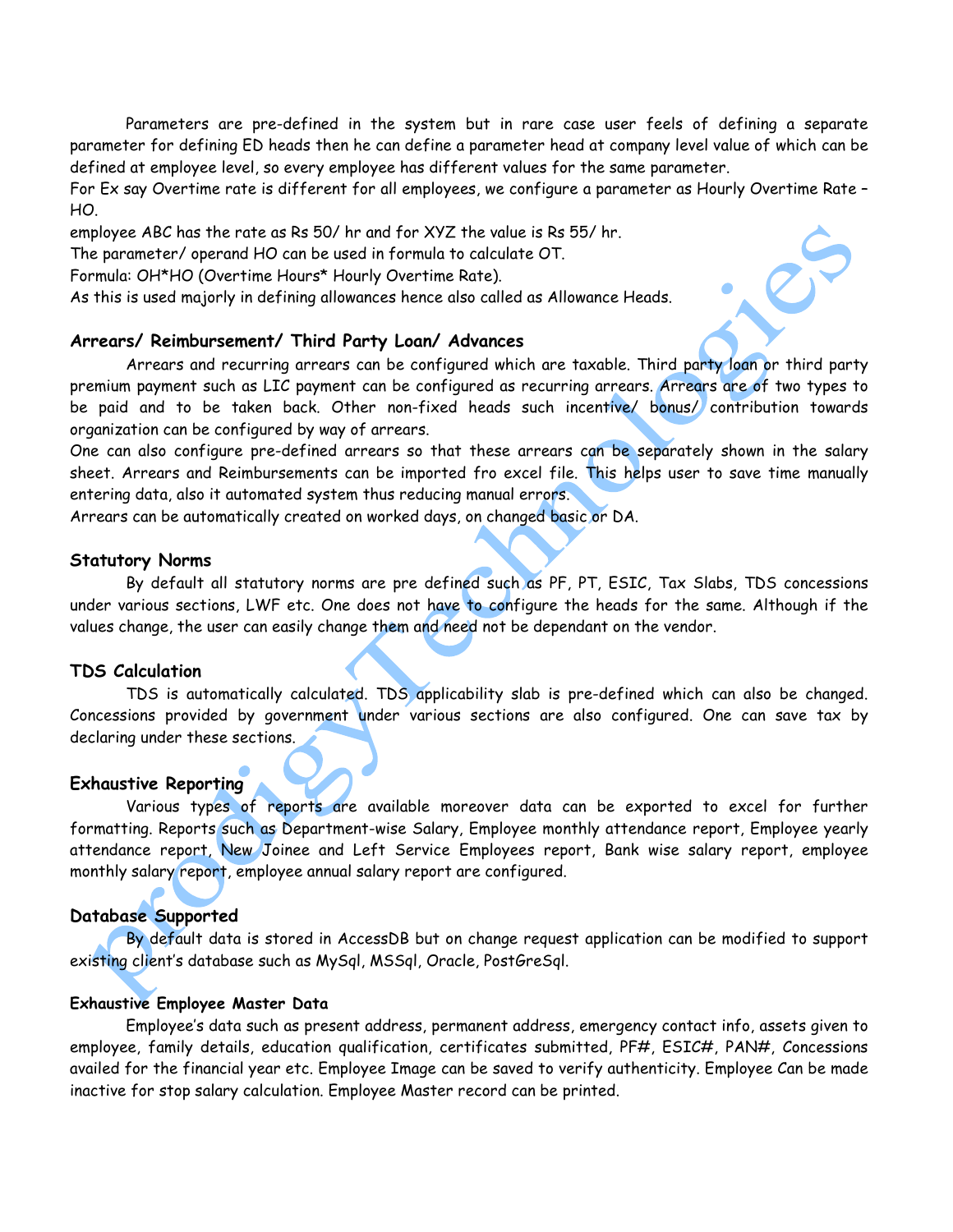## Exhaustive Company Data

Company master data can be managed at company level. Basic company information, logo, SMTP details, allowance heads, pre-defined arrear heads can be maintained.

# Forms

 All forms generated according to government laws. EPF forms 12A with PF statement, PF challan, 3A, 6A, 5, 5A, 10, 7, 13, 19, ESIC forms 5 ESIC statement declaration and challan. TDS forms 12BA, 16 and 24. PT and LWF challan also available.

# Full and Final Settlement

Full and final settlement of an employee can be initiated. Gratuity can be given. Encashment of paid leaves possible remaining salary computed. Employees bonus unpaid and previous year's due are calculated. If company wishes he can discard any month's bonus. A full and final settlement statement printed.

# Access Control

 By default admin user is created password of which can be changed. Admin can create unlimited user logins. Admin can restrict use of the software to a particular user by enabling/disabling functionalities. Tracking of activities possible. Critical activities by users can be monitored.

# Auto Backup and Emailing facility

 Auto backup of DB provided so that whenever user closes the application back will be automatically taken. Reports can be mailed through the application directly with attachments for hassle free operation.

# Help

 Help file is provided which can be termed as E-Book or user's guide or a configuration manual. Topic wise help provided in more than 100 pages with screen snap shots. So if you open help from employee master then employee help will be opened directly. One can search for a keyword and all topics related to the keyword will be shown. The help file is documented as a book, so one can read it as a reference book.

# Trial Audit and advanced Trial Audit Available

Trial Audit can be generated before saving the salary as saving salary freezes the salaries which cannot be then changed. Trial Audit helps in reviewing the salary and any errors if found can be corrected before finalizing salary. Once salary saved it cannot be changed/ manipulated.

Advanced Trial Audit is a latest feature which shows all the changes done in salary master which affects salary values. Say if an employee un-authoritatively changes salary heads then it can be traced and by access module the user who originated the change can be traced. Hence full proof security and safety provided which result in complete peace of mind.

# Month Locking

After salary save the salaries get locked but the month never gets locked. So if an employee's salary was not saved by some reason then the salary can be computed again.